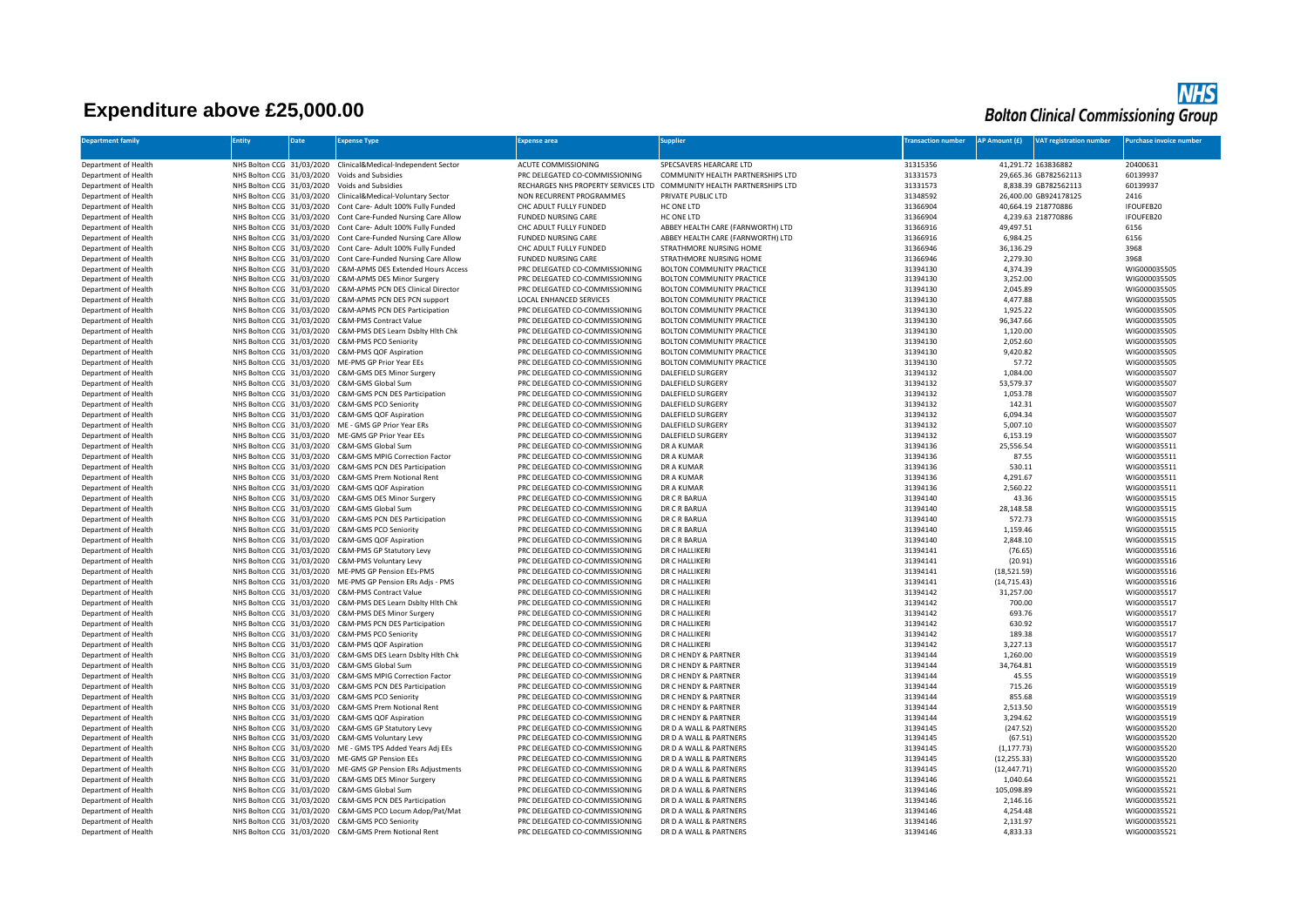| Department of Health | NHS Bolton CCG 31/03/2020 C&M-GMS QOF Aspiration   |                                                          | PRC DELEGATED CO-COMMISSIONING | DR D A WALL & PARTNERS    | 31394146 | 10,510.60 | WIG000035521 |
|----------------------|----------------------------------------------------|----------------------------------------------------------|--------------------------------|---------------------------|----------|-----------|--------------|
| Department of Health |                                                    | NHS Bolton CCG 31/03/2020 C&M-GMS DES Minor Surgery      | PRC DELEGATED CO-COMMISSIONING | DR J A L KIRBY & PARTNERS | 31394148 | 1.604.32  | WIG000035523 |
| Department of Health | NHS Bolton CCG 31/03/2020 C&M-GMS Global Sum       |                                                          | PRC DELEGATED CO-COMMISSIONING | DR J A L KIRBY & PARTNERS | 31394148 | 50,335.84 | WIG000035523 |
| Department of Health |                                                    | NHS Bolton CCG 31/03/2020 C&M-GMS MPIG Correction Factor | PRC DELEGATED CO-COMMISSIONING | DR J A L KIRBY & PARTNERS | 31394148 | 369.88    | WIG000035523 |
| Department of Health |                                                    | NHS Bolton CCG 31/03/2020 C&M-GMS PCN DES Participation  | PRC DELEGATED CO-COMMISSIONING | DR J A L KIRBY & PARTNERS | 31394148 | 1.012.60  | WIG000035523 |
| Department of Health |                                                    | NHS Bolton CCG 31/03/2020 C&M-GMS PCO Locum Adop/Pat/Mat | PRC DELEGATED CO-COMMISSIONING | DR J A L KIRBY & PARTNERS | 31394148 | 5.600.00  | WIG000035523 |
| Department of Health | NHS Bolton CCG 31/03/2020 C&M-GMS PCO Seniority    |                                                          | PRC DELEGATED CO-COMMISSIONING | DR J A L KIRBY & PARTNERS | 31394148 | 1.262.73  | WIG000035523 |
| Department of Health | NHS Bolton CCG 31/03/2020 C&M-GMS Prem Actual Rent |                                                          | PRC DELEGATED CO-COMMISSIONING | DR J A L KIRBY & PARTNERS | 31394148 | 28.320.00 | WIG000035523 |
| Department of Health | NHS Bolton CCG 31/03/2020 C&M-GMS Prem Other       |                                                          | PRC DELEGATED CO-COMMISSIONING | DR J A L KIRBY & PARTNERS | 31394148 | 893.36    | WIG000035523 |
| Department of Health | NHS Bolton CCG 31/03/2020 C&M-GMS QOF Aspiration   |                                                          | PRC DELEGATED CO-COMMISSIONING | DR J A L KIRBY & PARTNERS | 31394148 | 5,146.61  | WIG000035523 |
| Department of Health | NHS Bolton CCG 31/03/2020 C&M-GMS Global Sum       |                                                          | PRC DELEGATED CO-COMMISSIONING | DR G MCLARDY & PARTNERS   | 31394149 | 28,046.62 | WIG000035525 |
|                      |                                                    |                                                          |                                |                           |          |           |              |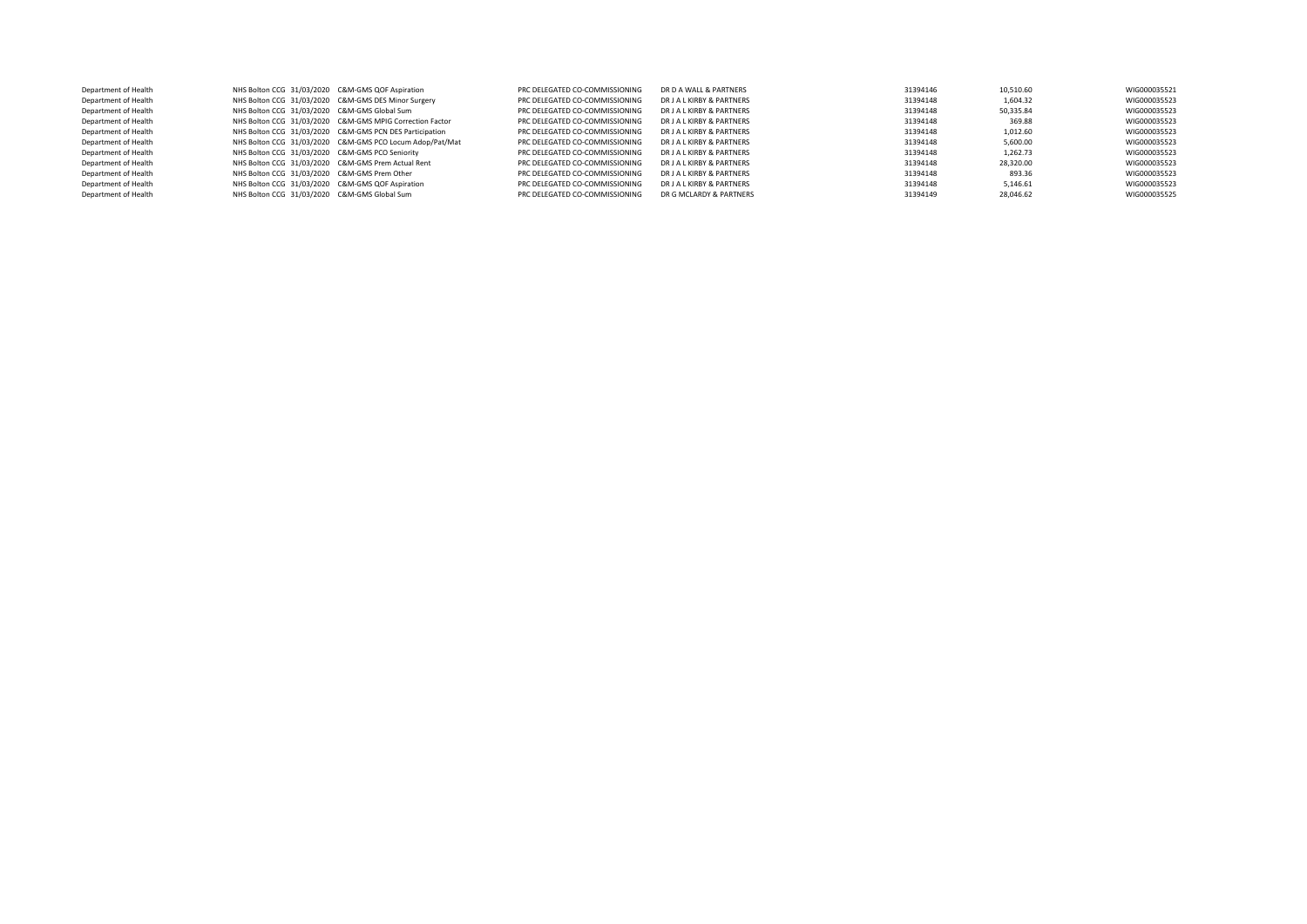NHS Bolton CCG 31/03/2020 C&M-GMS PCN DES Participation DEPARTMENT OF ALTER AND NHS Bolton CCG 31/03/2020 C&M-PMS Prem Notional Rent Department of Health NHS Bolton CCG 31/03/2020 C&M-GMS PCN DES Participation Department of Health **NHS Bolton CCG 31/03/2020** C&M-PMS DES Minor Surgery NHS Bolton CCG 31/03/2020 C&M-PMS QOF Aspiration

Department of Health NHS Bolton CCG 31/03/2020 C&M-GMS MPIG Correction Factor PRC DELEGATED CO-COMMISSIONING DR G MCLARDY & PARTNERS 31394149 206.51 206.51 WIG000035525<br>Department of Health NHS Bolton CCG 31/03/2020 C&M-GM Department of Health NHS Bolton CCG 31/03/2020 C&M-GMS PCN DES Participation PRC DELEGATED CO-COMMISSIONING DR G MCLARDY & PARTNERS 31394149 545.20 545.20 WIG00035525<br>Department of Health NHS Bolton CCG 31/03/2020 C&M-GMS Department of Health NHS Bolton CCG 31/03/2020 C&M-GMS PCO Seniority PRC DELEGATED CO-COMMISSIONING DR G MCLARDY & PARTNERS 31394149 31394149 848.69 MIG000035525<br>Department of Health NHS Bolton CCG 31/03/2020 C&M-GMS Prem Department of Health NHS Bolton CCG 31/03/2020 C&M-GMS Prem Notional Rent PRC DELEGATED CO-COMMISSIONING DR G MCLARDY & PARTNERS 31394149 2,261.50 WIG00035525<br>Department of Health NHS Bolton CCG 31/03/2020 C&M-GMS OF Aspir Department of Health NHS Bolton CCG 31/03/2020 C&M-GMS QOF Aspiration PRC DELEGATED CO-COMMISSIONING DR G MCLARDY & PARTNERS 31394149 3,144.25 3,144.25 WIG000035525 Department of Health NHS Bolton CCG 31/03/2020 C&M-PMS Contract Value PRC DELEGATED CO-COMMISSIONING DR J LOWE & PARTNERS 31394151 50,947.93 50,947.93 WIG000035527 Department of Health NHS Bolton CCG 31/03/2020 C&M-PMS DES Minor Surgery PRC DELEGATED CO-COMMISSIONING DR J LOWE & PARTNERS 31394151 216.80 WIG000035527 Department of Health MHS Bolton CCG 31/03/2020 C&M-PMS PCM DES Participation PRC DELEGATED CO-COMMISSIONING DR J LOWE & PARTNERS 31394151 1,024.70 1,024.70 WIG00035527<br>Department of Health MHS Bolton CCG 31/03/2020 C&M-PMS Department of Health NHS Bolton CCG 31/03/2020 C&M-PMS PCO Seniority PRC DELEGATED CO-COMMISSIONING DR J LOWE & PARTNERS 31394151 2,141.84 WIG00035527<br>Department of Health NHS Bolton CCG 31/03/2020 C&M-PMS Prem Notional Re Department of Health NHS Bolton CCG 31/03/2020 C&M-PMS Prem Notional Rent PRC DELEGATED CO-COMMISSIONING DR J LOWE & PARTNERS 31394151 5,987.50 5,987.50 WIG00035527<br>Department of Health NHS Bolton CCG 31/03/2020 C&M-PMS OO Department of Health NHS Bolton CCG 31/03/2020 C&M-PMS QOF Aspiration PRC DELEGATED CO-COMMISSIONING DR J LOWE & PARTNERS 31394151 5,012.67 5,012.67 WIG000035527<br>Department of Health NHS Bolton CCG 31/03/2020 C&M-PMS GP St Department of Health NHS Bolton CCG 31/03/2020 C&M-PMS GP Statutory Levy PRC DELEGATED CO-COMMISSIONING DR J P NAGLE & PARTNERS 31394152 (370.81) WIG000035528 Department of Health MHS Bolton CCG 31/03/2020 C&M-PMS Voluntary Levy PRC DELEGATED CO-COMMISSIONING DR JP NAGLE & PARTNERS 31394152 (101.13) (101.13) WIG000035528<br>Department of Health NHS Bolton CCG 31/03/2020 ME-PMS GP P Department of Health NHS Bolton CCG 31/03/2020 ME-PMS GP Pension EEs-PMS PRC DELEGATED CO-COMMISSIONING DR JP NAGLE & PARTNERS 31394152 (12,945.41) (12,945.41) WIG000035528<br>Department of Health NHS Bolton CCG 31/03/2020 ME Department of Health NHS Bolton CCG 31/03/2020 ME-PMS GP Pension ERs Adjs - PMS PRC DELEGATED CO-COMMISSIONING DR J P NAGLE & PARTNERS 31994152 (13,313.48) (13,313.48) WIG000035528 MESS Department of Health NHS Bolton CCG Department of Health NHS Bolton CCG 31/03/2020 C&M-PMS Contract Value PRC DELEGATED CO-COMMISSIONING DR JP NAGLE & PARTNERS 31394153 149,277.13 149,277.13 WIG000035529<br>Department of Health NHS Bolton CCG 31/03/2020 C&M-PMS Department of Health NHS Bolton CCG 31/03/2020 C&M-PMS PCN DES Participation PRC DELEGATED CO-COMMISSIONING DR J P NAGLE & PARTNERS 31394153 3,002.91 3,002.91 WIG000035529 Department of Health 2,444.29 NHS Bolton CCG 31/03/2020 C&M-PMS PCO Seniority PRC DELEGATED CO-COMMISSIONING DR JP NAGLE & PARTNERS 2000 2000 2000 2000 31394153 3,464.29 3,464.29 WIG000035529 WIG000035529 WIG000035529 WIG0 Department of Health NHS Bolton CCG 31/03/2020 C&M-PMS Prem Notional Rent PRC DELEGATED CO-COMMISSIONING DR JP NAGLE & PARTNERS 31394153 7,349.58 7,349.58 WIG00035529 WIG000035529 WIG000035529 WIG000035529 WIG000035529 WIG Department of Health 27,279.77 NHS Bolton CCG 31/03/2020 C&M-PMS QOF Aspiration PRO PRC DELEGATED CO-COMMISSIONING DR JP NAGLE & PARTNERS PARTNERS 31394153 17,279.77 31394155 29,347.70 MIG000035529 NIG000035531 WIG00003553 NHS Bolton CCG 31/03/2020 C&M-PMS Contract Value PRC DELEGATED CO-COMMISSIONING DR M S FLETCHER & PARTNERS 31394155 69,347.70 69,347.70 WIG000035531 WIG000035531 WIG000035531 WIG000035531 PRO COMMISSIONING DR M S FLETCHER Department of Health NHS Bolton CCG 31/03/2020 C&M-PMS DES Minor Surgery PRC DELEGATED CO-COMMISSIONING DR M S FLETCHER & PARTNERS 31394155 31394155 650.40 650.40 WIG000035531 Department of Health NHS Bolton CCG 31/03/2020 C&M-PMS PCN DES Participation PRC DELEGATED CO-COMMISSIONING DR M S FLETCHER & PARTNERS 31394155 1,421.82 WIG000035531 Department of Health NHS Bolton CCG 31/03/2020 C&M-PMS PCO Seniority PRC DELEGATED CO-COMMISSIONING DR M S FLETCHER & PARTNERS 31394155 2,351.43 2,351.43 WIG000035531 WIG000035531 WIG000035531 WIG000035531 WIG000035531 WIG Department of Health NHS Bolton CCG 31/03/2020 C&M-PMS Prem Notional Rent PRC DELEGATED CO-COMMISSIONING DR M S FLETCHER & PARTNERS 31394155 2,700.00 WIG000035531 Department of Health NHS Bolton CCG 31/03/2020 C&M-PMS QOF Aspiration PRC DELEGATED CO-COMMISSIONING DR M S FLETCHER & PARTNERS 31394155 6,985.83 WIG000035531 Department of Health NHS Bolton CCG 31/03/2020 C&M-GMS Global Sum PRC DELEGATED CO-COMMISSIONING DR M SELVARAJAN 31394157 21,741.03 21,741.03 WIG000035533 Department of Health 276.57 NHS Bolton CCG 31/03/2020 C&M-GMS MPIG Correction Factor PRC DELEGATED CO-COMMISSIONING DR M SELVARAJAN DR M SELVARAJAN 276.57 276.57 276.57 276.57 MIG000035533 2794157 276.57 MIG0000355333 2794 Department of Health MHS Bolton CCG 31/03/2020 C&M-GMS PCO Seniority PRC DELEGATED CO-COMMISSIONING DR M SELVARAJAN DR M SELVARAJAN DR M SELVARAJAN DR M SELVARAJAN 31394157 438.83 MIG00035533 WIG000035533 WIG000035533 WIG0 Department of Health NHS Bolton CCG 31/03/2020 C&M-GMS Prem Notional Rent PRC DELEGATED CO-COMMISSIONING DR M SELVARAJAN 31394157 3,051.67 Department of Health NHS Bolton CCG 31/03/2020 C&M-GMS QOF Aspiration PRC DELEGATED CO-COMMISSIONING DR M SELVARAJAN 31394157 2,195.86 WIG000035533 Department of Health NHS Bolton CCG 31/03/2020 C&M-PMS Contract Value PRC DELEGATED CO-COMMISSIONING DR KJ COLEMAN & PARTNERS 31394159 92,184.40 WIG000035535 Department of Health NHS Bolton CCG 31/03/2020 C&M-PMS DES Minor Surgery PRC DELEGATED CO-COMMISSIONING DR KJ COLEMAN & PARTNERS 31394159 1,907.84 1,907.84 WIG000035535<br>Department of Health NHS Bolton CCG 31/03/2020 C&M-PM Department of Health NHS Bolton CCG 31/03/2020 C&M-PMS PCN DES Participation PRC DELEGATED CO-COMMISSIONING DR KJ COLEMAN & PARTNERS 31394159 1,926.53 1,926.53 WIG000035535<br>Department of Health NHS Bolton CCG 31/03/2020 C& Department of Health NHS Bolton CCG 31/03/2020 C&M-PMS PCO Seniority PRC DELEGATED CO-COMMISSIONING DR KJ COLEMAN & PARTNERS 31394159 1,441.40 1,441.40 WIG00035535<br>Department of Health NHS Bolton CCG 31/03/2020 C&M-PMS Pre NHS Bolton CCG 31/03/2020 C&M-PMS Prem Notional Rent PRC DELEGATED CO-COMMISSIONING DR KJ COLEMAN & PARTNERS 31394159 7,249.16 7,249.16 7,249.16 WIG000035535<br>NHS Bolton CCG 31/03/2020 C&M-PMS Prem Water Bates procedes proc Department of Health NHS Bolton CCG 31/03/2020 C&M-PMS Prem Water Rates PRC DELEGATED CO-COMMISSIONING DR KJ COLEMAN & PARTNERS 31394159 642.02 649.02 WIG000035535 Department of Health NHS Bolton CCG 31/03/2020 C&M-PMS QOF Aspiration PRO DELEGATED CO-COMMISSIONING DR KJ COLEMAN & PARTNERS 31394159 10,738.44 10,738.44 WIG000035535<br>Department of Health NHS Bolton CCG 31/03/2020 ME-PMS Department of Health NHS Bolton CCG 31/03/2020 ME-PMS GP Pension EEs-PMS PRC DELEGATED CO-COMMISSIONING DR KJ COLEMAN & PARTNERS 31394159 5,957.36 5,957.36 WIG000035535<br>Department of Health NHS Bolton CCG 31/03/2020 ME-PMS Department of Health NHS Bolton CCG 31/03/2020 ME-PMS GP Pension ERS Adjs - PMS PRC DELEGATED CO-COMMISSIONING DR KJ COLEMAN & PARTNERS 31394159 31394159 3,797.54 31397.54 WIG00035535<br>Department of Health NHS Bolton CCG 31 Department of Health NHS Bolton CCG 31/03/2020 C&M-GMS Global Sum PRC DELEGATED CO-COMMISSIONING DR LYON & PARTNERS 31394161 49,983.60 49,983.60 WIG00035537<br>Department of Health NHS Bolton CCG 31/03/2020 C&M-GMS MING Corre Department of Health MHS Bolton CCG 31/03/2020 C&M-GMS MPIG Correction Factor PRC DELEGATED CO-COMMISSIONING DR LYON & PARTNERS CORRECTION CONTENTS 21394161 70.51 70.51 WIG00035537<br>Department of Health NHS Bolton CCG 31/03 Department of Health NHS Bolton CCG 31/03/2020 C&M-GMS PCN DES Participation PRC DELEGATED CO-COMMISSIONING DR LYON & PARTNERS 31394161 1,009.71 WIG000035537 Department of Health NHS Bolton CCG 31/03/2020 C&M-GMS PCO Seniority PRC DELEGATED CO-COMMISSIONING DR LYON & PARTNERS 31394161 2,790.40 2,790.40 2,790.40 WIG00035537<br>Department of Health NHS Bolton CCG 31/03/2020 C&M-GMS Department of Health NHS Bolton CCG 31/03/2020 C&M-GMS QOF Aspiration PRC DELEGATED CO-COMMISSIONING DR LYON & PARTNERS 31394161 5,424.32 5,424.32 WIG00035537<br>Department of Health NHS Bolton CCG 31/03/2020 C&M-PMS Contract NHS Bolton CCG 31/03/2020 C&M-PMS Contract Value PRC DELEGATED CO-COMMISSIONING DR P A SAUL & PARTNERS 31394165 51,707.91 51,707.91 WIG000035541 WIG000035541 PRC DELEGATED CO-COMMISSIONING DR P A SAUL & PARTNERS 31304165 3 Department of Health MHS Bolton CCG 31/03/2020 C&M-PMS DES Minor Surgery PRC DELEGATED CO-COMMISSIONING DR P A SAUL & PARTNERS 31394165 31394165 1,517.60 1,517.60 MIG00035541 WIG00035541<br>Department of Health MHS Bolton CCG Department of Health 2.077.97 NHS Bolton CCG 31/03/2020 C&M-PMS PCN DES Participation PRC DELEGATED CO-COMMISSIONING DR P A SAUL & PARTNERS 31994165 31394165 1,077.97 1,077.97 WIG000035541 2017.037 WIG000035541 Department Department of Health NHS Bolton CCG 31/03/2020 C&M-PMS PCO Seniority PRC DELEGATED CO-COMMISSIONING DR P A SAUL & PARTNERS 31394165 31394165 1,055.74 WIG000035541 WIG000035541 WIG000035541 PRC DELEGATED CO-COMMISSIONING DR Department of Health **NHS Bolton CCG 31/03/2020 C&M-PMS OOF Aspiration** PRC DELEGATED CO-COMMISSIONING DR P A SAUL & PARTNERS 31394165 4,550.79 4,550.79 WIG000035541 Department of Health NHS Bolton CCG 31/03/2020 C&M-GMS Global Sum PRC DELEGATED CO-COMMISSIONING DR R A HUNT & PARTNER 31394169 35,033.57 35,033.57 WIG000035549 Department of Health NHS Bolton CCG 31/03/2020 C&M-GMS MPIG Correction Factor PRC DELEGATED CO-COMMISSIONING DR R A HUNT & PARTNER 31394169 400.10 400.10 MIG00035549 400.10 WIG00035549 400.00035549 400.10 MISBOLOI CGG 31/0 Department of Health **NHS Bolton CCG 31/03/2020 C&M-GMS PCO Seniority** PRC DELEGATED CO-COMMISSIONING DR R A HUNT & PARTNER 31394169 31394169 76.19 76.19 WIG000035549 Department of Health NHS Bolton CCG 31/03/2020 C&M-GMS Prem Notional Rent PRC DELEGATED CO-COMMISSIONING DR R A HUNT & PARTNER 31394169 2,490.09 2,490.09 WIG000035549 Department of Health MHS Bolton CCG 31/03/2020 C&M-GMS QOF Aspiration PRC DELEGATED CO-COMMISSIONING DR RA HUNT & PARTNER 2013 PRO DELEGATED CO-COMMISSIONING DR RA M FALOUII & PARTNER 31394169 3,182.41 26,133.64 WIG0003555 NHS Bolton CCG 31/03/2020 C&M-PMS Contract Value PRC DELEGATED CO-COMMISSIONING DR R A M FALOUJI & PARTNER 31394171 26,133.64 26,133.64 WIG000035551 WIG000035551 PRC DELEGATED CO-COMMISSIONING DR R A M FALOUJI & PARTNER NE Department of Health NHS Bolton CCG 31/03/2020 C&M-PMS PCN DES Participation PRC DELEGATED CO-COMMISSIONING DR R A M FALOUJI & PARTNER 3194171 31394171 545.06 MISO00035551 2.220.19 WIG000035551 2.220.19 WIG000035551 2.220. Department of Health 2,220.19 NHS Bolton CCG 31/03/2020 C&M-PMS QOF Aspiration PRO PRC DELEGATED CO-COMMISSIONING DR R A M FALOUJI & PARTNER 31394171 31394171 2,220.19 2,220.19 WIG00035551 WIG00035551 2,220.19 WIGNOT AN AL NHS Bolton CCG 31/03/2020 C&M-GMS Global Sum PRC DELEGATED CO-COMMISSIONING DR TA WALMSLEY & PARTNERS 31394173 39,128.60 39,128.60 WIG000035553<br>NHS Bolton CCG 31/03/2020 C&M GMS DRN DEC Particlearing DR DR DR DR DR DR DR A Department of Health NHS Bolton CCG 31/03/2020 C&M-GMS PCM DES Participation PRC DELEGATED CO-COMMISSIONING DR T A WALMSLEY & PARTNERS 3194173 31394173 796.35 796.35 WIG00035553<br>Department of Health NHS Bolton CCG 31/03/20 Department of Health NHS Bolton CCG 31/03/2020 C&M-GMS PCO Seniority PRC DELEGATED CO-COMMISSIONING DR T A WALMSLEY & PARTNERS 31394173 815.65 815.65 WIG000035553<br>Department of Health NHS Bolton CCG 31/03/2020 C&M-GMS Perm Department of Health NHS Bolton CCG 31/03/2020 C&M-GMS Prem Actual Rent PRC DELEGATED CO-COMMISSIONING DR T A WALMSLEY & PARTNERS 31394173 26,010.00 WIG00035553<br>Department of Health NHS Bolton CCG 31/03/2020 C&M-GMS OF Asn Department of Health NHS Bolton CCG 31/03/2020 C&M-GMS QOF Aspiration PRC DELEGATED CO-COMMISSIONING DR T A WALMSLEY & PARTNERS 31394173 4,446.28 4,446.28 WIG00035553<br>Department of Health NHS Bolton CCG 31/03/2020 C&M-PMS NHS Bolton CCG 31/03/2020 C&M-PMS Contract Value PRC DELEGATED CO-COMMISSIONING DR S R GREEN & PARTNER 31394175 31394175 35,581.26 WIG00003555556 WIG0000355555<br>NHS Bolton CCC 31/03/2020 C&M PMS CES River Server PRO STATED Department of Health **1992 MHS Bolton CCG 31/03/2020 C&M-PMS DES** Minor Surgery PRC DELEGATED CO-COMMISSIONING DR S R GREEN & PARTNER 31994175 31394175 31394175 390.24 WIG000035555 390.24 WIG000035555 390.24 WIG00003555555 Department of Health NHS Bolton CCG 31/03/2020 C&M-PMS PCM DES Participation PRC DELEGATED CO-COMMISSIONING DR S R GREEN & PARTNER 31394175 31394175 731.03 WIG000355555 WIG000355555 WIG000355555 WIG000355555 WIG000355555 2 Department of Health NHS Bolton CCG 31/03/2020 C&M-PMS PCO Seniority PRC DELEGATED CO-COMMISSIONING DR S R GREEN & PARTNER 31394175 792.09 792.09 WIG00035555<br>Department of Health NHS Bolton CCG 31/03/2020 C&M-PMS OF Aspira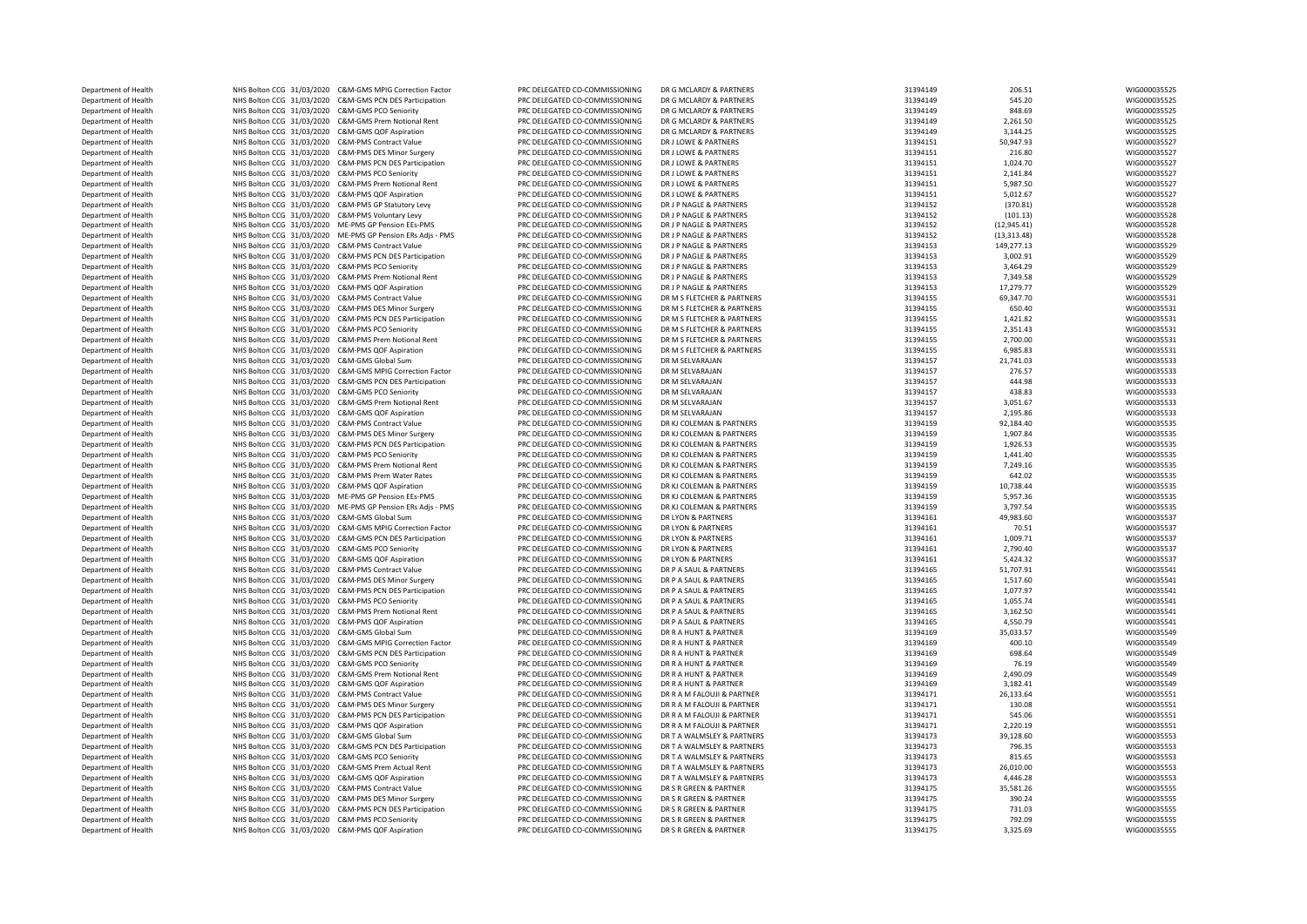| Department of Health | NHS Bolton CCG 31/03/2020 ME - PMS GP Prior Year ERs |                                                             | PRC DELEGATED CO-COMMISSIONING | DR S R GREEN & PARTNER      | 31394175 | 0.02      | WIG000035555 |
|----------------------|------------------------------------------------------|-------------------------------------------------------------|--------------------------------|-----------------------------|----------|-----------|--------------|
| Department of Health | NHS Bolton CCG 31/03/2020 ME-PMS GP Prior Year EEs   |                                                             | PRC DELEGATED CO-COMMISSIONING | DR S R GREEN & PARTNER      | 31394175 | 740.67    | WIG000035555 |
| Department of Health | NHS Bolton CCG 31/03/2020 C&M-PMS Contract Value     |                                                             | PRC DELEGATED CO-COMMISSIONING | DR S S H NASEEF             | 31394177 | 22.094.33 | WIG000035557 |
| Department of Health |                                                      | NHS Bolton CCG 31/03/2020 C&M-PMS DES Learn Dsblty Hith Chk | PRC DELEGATED CO-COMMISSIONING | DR S S H NASEEF             | 31394177 | 140.00    | WIG000035557 |
| Department of Health |                                                      | NHS Bolton CCG 31/03/2020 C&M-PMS PCN DES Participation     | PRC DELEGATED CO-COMMISSIONING | DR S S H NASEEF             | 31394177 | 449.99    | WIG000035557 |
| Department of Health | NHS Bolton CCG 31/03/2020 C&M-PMS PCO Seniority      |                                                             | PRC DELEGATED CO-COMMISSIONING | DR S S H NASEEF             | 31394177 | 305.02    | WIG000035557 |
| Department of Health |                                                      | NHS Bolton CCG 31/03/2020 C&M-PMS Prem Notional Rent        | PRC DELEGATED CO-COMMISSIONING | DR S S H NASEEF             | 31394177 | 2.504.17  | WIG000035557 |
| Department of Health | NHS Bolton CCG 31/03/2020 C&M-PMS QOF Aspiration     |                                                             | PRC DELEGATED CO-COMMISSIONING | DR S S H NASEEF             | 31394177 | 2.238.54  | WIG000035557 |
| Department of Health |                                                      | NHS Bolton CCG 31/03/2020 C&M-GMS DES Learn Dsbltv Hlth Chk | PRC DELEGATED CO-COMMISSIONING | <b>GARNET FOLD PRACTICE</b> | 31394180 | 140.00    | WIG000035565 |
| Department of Health |                                                      | NHS Bolton CCG 31/03/2020 C&M-GMS DES Minor Surgery         | PRC DELEGATED CO-COMMISSIONING | <b>GARNET FOLD PRACTICE</b> | 31394180 | 1.084.00  | WIG000035565 |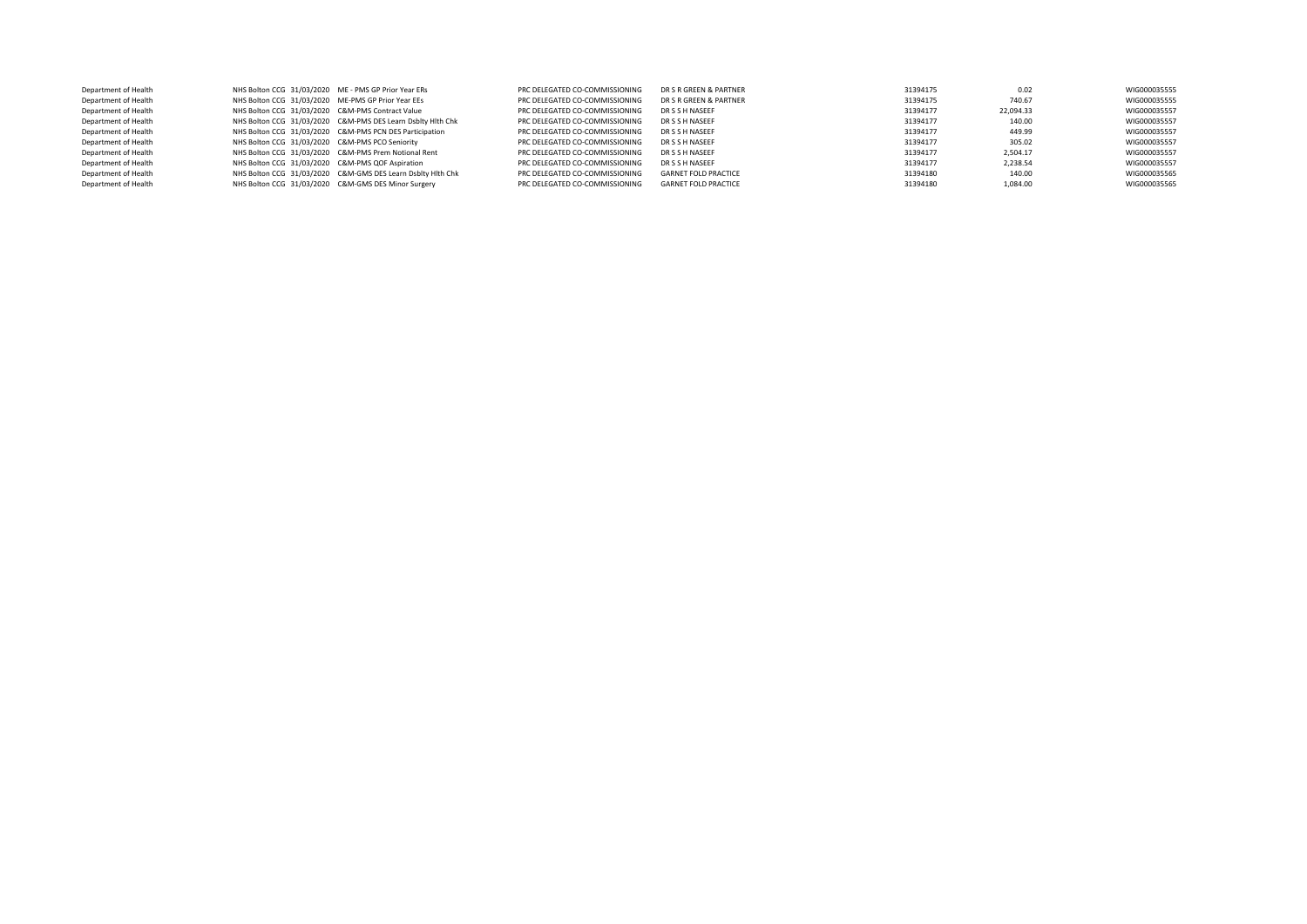| Department of Health | NHS Bolton CCG 31/03/2020 C&M-GMS Global Sum         |                                                             | PRC DELEGATED CO-COMMISSIONING | <b>GARNET FOLD PRACTICE</b>               | 31394180 | 52,238.24  | WIG000035565 |
|----------------------|------------------------------------------------------|-------------------------------------------------------------|--------------------------------|-------------------------------------------|----------|------------|--------------|
| Department of Health |                                                      | NHS Bolton CCG 31/03/2020 C&M-GMS PCN DES Participation     | PRC DELEGATED CO-COMMISSIONING | <b>GARNET FOLD PRACTICE</b>               | 31394180 | 1,073.92   | WIG000035565 |
| Department of Health | NHS Bolton CCG 31/03/2020 C&M-GMS PCO Seniority      |                                                             | PRC DELEGATED CO-COMMISSIONING | <b>GARNET FOLD PRACTICE</b>               | 31394180 | 2,467.54   | WIG000035565 |
|                      |                                                      |                                                             |                                |                                           |          |            |              |
| Department of Health |                                                      | NHS Bolton CCG 31/03/2020 C&M-GMS Prem Notional Rent        | PRC DELEGATED CO-COMMISSIONING | <b>GARNET FOLD PRACTICE</b>               | 31394180 | 2,728.25   | WIG000035565 |
| Department of Health | NHS Bolton CCG 31/03/2020 C&M-GMS QOF Aspiration     |                                                             | PRC DELEGATED CO-COMMISSIONING | <b>GARNET FOLD PRACTICE</b>               | 31394180 | 5,227.10   | WIG000035565 |
| Department of Health | NHS Bolton CCG 31/03/2020 C&M-GMS Global Sum         |                                                             | PRC DELEGATED CO-COMMISSIONING | OLIVE FAMILY PRACTICE                     | 31394182 | 30,545.39  | WIG000035567 |
| Department of Health |                                                      | NHS Bolton CCG 31/03/2020 C&M-GMS PCN DES Participation     | PRC DELEGATED CO-COMMISSIONING | OLIVE FAMILY PRACTICE                     | 31394182 | 590.44     | WIG000035567 |
| Department of Health | NHS Bolton CCG 31/03/2020 C&M-GMS PCO Seniority      |                                                             | PRC DELEGATED CO-COMMISSIONING | OLIVE FAMILY PRACTICE                     | 31394182 | 491.19     | WIG000035567 |
| Department of Health | NHS Bolton CCG 31/03/2020 C&M-GMS QOF Aspiration     |                                                             | PRC DELEGATED CO-COMMISSIONING | OLIVE FAMILY PRACTICE                     | 31394182 | 2,301.41   | WIG000035567 |
|                      |                                                      |                                                             |                                |                                           |          |            |              |
| Department of Health | NHS Bolton CCG 31/03/2020 C&M-PMS Contract Value     |                                                             | PRC DELEGATED CO-COMMISSIONING | <b>SILVERT &amp; PARTNERS</b>             | 31394186 | 106,979.29 | WIG000035571 |
| Department of Health | NHS Bolton CCG 31/03/2020 C&M-PMS DES Minor Surgery  |                                                             | PRC DELEGATED CO-COMMISSIONING | <b>SILVERT &amp; PARTNERS</b>             | 31394186 | 2.081.28   | WIG000035571 |
| Department of Health |                                                      | NHS Bolton CCG 31/03/2020 C&M-PMS PCN DES Participation     | PRC DELEGATED CO-COMMISSIONING | <b>SILVERT &amp; PARTNERS</b>             | 31394186 | 2,215.94   | WIG000035571 |
| Department of Health |                                                      | NHS Bolton CCG 31/03/2020 C&M-PMS PCO Locum Adop/Pat/Mat    | PRC DELEGATED CO-COMMISSIONING | <b>SILVERT &amp; PARTNERS</b>             | 31394186 | 17,223.06  | WIG000035571 |
| Department of Health | NHS Bolton CCG 31/03/2020 C&M-PMS PCO Seniority      |                                                             | PRC DELEGATED CO-COMMISSIONING | <b>SILVERT &amp; PARTNERS</b>             | 31394186 | 959.40     | WIG000035571 |
|                      |                                                      |                                                             |                                | <b>SILVERT &amp; PARTNERS</b>             |          |            |              |
| Department of Health |                                                      | NHS Bolton CCG 31/03/2020 C&M-PMS Prem Notional Rent        | PRC DELEGATED CO-COMMISSIONING |                                           | 31394186 | 6,734.09   | WIG000035571 |
| Department of Health | NHS Bolton CCG 31/03/2020 C&M-PMS QOF Aspiration     |                                                             | PRC DELEGATED CO-COMMISSIONING | <b>SILVERT &amp; PARTNERS</b>             | 31394186 | 11,614.61  | WIG000035571 |
| Department of Health | NHS Bolton CCG 31/03/2020 ME - PMS GP Prior Year ERs |                                                             | PRC DELEGATED CO-COMMISSIONING | <b>SILVERT &amp; PARTNERS</b>             | 31394186 | 109.33     | WIG000035571 |
| Department of Health | NHS Bolton CCG 31/03/2020 ME-PMS GP Prior Year EEs   |                                                             | PRC DELEGATED CO-COMMISSIONING | <b>SILVERT &amp; PARTNERS</b>             | 31394186 | 552.16     | WIG000035571 |
| Department of Health |                                                      | NHS Bolton CCG 31/03/2020 C&M-APMS PCN DES Participation    | PRC DELEGATED CO-COMMISSIONING | SSP HEALTH BOLTON GP                      | 31394188 | 729.91     | WIG000035573 |
| Department of Health |                                                      | NHS Bolton CCG 31/03/2020 C&M-APMS Prem Clinical Waste      | PRC DELEGATED CO-COMMISSIONING | SSP HEALTH BOLTON GP                      | 31394188 | 1,380.60   | WIG000035573 |
|                      |                                                      |                                                             |                                |                                           |          |            |              |
| Department of Health | NHS Bolton CCG 31/03/2020 C&M-PMS Contract Value     |                                                             | PRC DELEGATED CO-COMMISSIONING | SSP HEALTH BOLTON GP                      | 31394188 | 36,658.21  | WIG000035573 |
| Department of Health |                                                      | NHS Bolton CCG 31/03/2020 C&M-PMS Prem Notional Rent        | PRC DELEGATED CO-COMMISSIONING | SSP HEALTH BOLTON GP                      | 31394188 | 6,316.67   | WIG000035573 |
| Department of Health | NHS Bolton CCG 31/03/2020 C&M-PMS QOF Aspiration     |                                                             | PRC DELEGATED CO-COMMISSIONING | SSP HEALTH BOLTON GP                      | 31394188 | 1,910.84   | WIG000035573 |
| Department of Health |                                                      | NHS Bolton CCG 31/03/2020 C&M-APMS DES Minor Surgery        | PRC DELEGATED CO-COMMISSIONING | SSP HEALTH BOLTON MC                      | 31394190 | 130.08     | WIG000035575 |
| Department of Health |                                                      | NHS Bolton CCG 31/03/2020 C&M-APMS PCN DES Participation    | PRC DELEGATED CO-COMMISSIONING | SSP HEALTH BOLTON MC                      | 31394190 | 893.84     | WIG000035575 |
| Department of Health |                                                      | NHS Bolton CCG 31/03/2020 C&M-APMS Prem Clinical Waste      | PRC DELEGATED CO-COMMISSIONING | SSP HEALTH BOLTON MC                      | 31394190 | 3,191.34   | WIG000035575 |
|                      |                                                      |                                                             |                                |                                           |          |            |              |
| Department of Health |                                                      | NHS Bolton CCG 31/03/2020 C&M-APMS Prem Notional Rent       | PRC DELEGATED CO-COMMISSIONING | SSP HEALTH BOLTON MC                      | 31394190 | 162.50     | WIG000035575 |
| Department of Health |                                                      | NHS Bolton CCG 31/03/2020 C&M-APMS Prem Water Rates         | PRC DELEGATED CO-COMMISSIONING | SSP HEALTH BOLTON MC                      | 31394190 | 4,403.89   | WIG000035575 |
| Department of Health | NHS Bolton CCG 31/03/2020 C&M-PMS Contract Value     |                                                             | PRC DELEGATED CO-COMMISSIONING | SSP HEALTH BOLTON MC                      | 31394190 | 43,523.04  | WIG000035575 |
| Department of Health |                                                      | NHS Bolton CCG 31/03/2020 C&M-PMS Prem Notional Rent        | PRC DELEGATED CO-COMMISSIONING | SSP HEALTH BOLTON MC                      | 31394190 | 5,800.00   | WIG000035575 |
| Department of Health | NHS Bolton CCG 31/03/2020 C&M-PMS QOF Aspiration     |                                                             | PRC DELEGATED CO-COMMISSIONING | SSP HEALTH BOLTON MC                      | 31394190 | 3,046.50   | WIG000035575 |
|                      |                                                      |                                                             |                                |                                           |          |            |              |
| Department of Health | NHS Bolton CCG 31/03/2020 C&M-GMS Global Sum         |                                                             | PRC DELEGATED CO-COMMISSIONING | DR MALHOTRA & PARTNERS                    | 31394194 | 58,365.52  | WIG000035581 |
| Department of Health |                                                      | NHS Bolton CCG 31/03/2020 C&M-GMS MPIG Correction Factor    | PRC DELEGATED CO-COMMISSIONING | DR MALHOTRA & PARTNERS                    | 31394194 | 10.30      | WIG000035581 |
| Department of Health |                                                      | NHS Bolton CCG 31/03/2020 C&M-GMS PCN DES Participation     | PRC DELEGATED CO-COMMISSIONING | DR MALHOTRA & PARTNERS                    | 31394194 | 1,190.14   | WIG000035581 |
| Department of Health | NHS Bolton CCG 31/03/2020 C&M-GMS PCO Seniority      |                                                             | PRC DELEGATED CO-COMMISSIONING | DR MALHOTRA & PARTNERS                    | 31394194 | 159.36     | WIG000035581 |
| Department of Health | NHS Bolton CCG 31/03/2020 C&M-GMS Prem Actual Rent   |                                                             | PRC DELEGATED CO-COMMISSIONING | DR MALHOTRA & PARTNERS                    | 31394194 | 3,699.97   | WIG000035581 |
|                      |                                                      |                                                             |                                | DR MALHOTRA & PARTNERS                    |          |            |              |
| Department of Health |                                                      | NHS Bolton CCG 31/03/2020 C&M-GMS Prem Notional Rent        | PRC DELEGATED CO-COMMISSIONING |                                           | 31394194 | 525.00     | WIG000035581 |
| Department of Health | NHS Bolton CCG 31/03/2020 C&M-GMS QOF Aspiration     |                                                             | PRC DELEGATED CO-COMMISSIONING | DR MALHOTRA & PARTNERS                    | 31394194 | 6,197.08   | WIG000035581 |
| Department of Health | NHS Bolton CCG 31/03/2020 C&M-PMS Contract Value     |                                                             | PRC DELEGATED CO-COMMISSIONING | SWAN LANE MEDICAL CENTRE                  | 31394196 | 67,223.42  | WIG000035583 |
| Department of Health |                                                      | NHS Bolton CCG 31/03/2020 C&M-PMS DES Minor Surgery         | PRC DELEGATED CO-COMMISSIONING | SWAN LANE MEDICAL CENTRE                  | 31394196 | 346.88     | WIG000035583 |
| Department of Health |                                                      | NHS Bolton CCG 31/03/2020 C&M-PMS PCN DES Participation     | PRC DELEGATED CO-COMMISSIONING | SWAN LANE MEDICAL CENTRE                  | 31394196 | 1,332.78   | WIG000035583 |
| Department of Health | NHS Bolton CCG 31/03/2020 C&M-PMS PCO Seniority      |                                                             | PRC DELEGATED CO-COMMISSIONING | SWAN LANE MEDICAL CENTRE                  | 31394196 | 1,714.91   | WIG000035583 |
|                      |                                                      |                                                             |                                |                                           |          |            |              |
| Department of Health |                                                      | NHS Bolton CCG 31/03/2020 C&M-PMS Prem Notional Rent        | PRC DELEGATED CO-COMMISSIONING | SWAN LANE MEDICAL CENTRE                  | 31394196 | 4,097.85   | WIG000035583 |
| Department of Health | NHS Bolton CCG 31/03/2020 C&M-PMS QOF Aspiration     |                                                             | PRC DELEGATED CO-COMMISSIONING | SWAN LANE MEDICAL CENTRE                  | 31394196 | 7,213.39   | WIG000035583 |
| Department of Health | NHS Bolton CCG 31/03/2020 C&M-GMS Global Sum         |                                                             | PRC DELEGATED CO-COMMISSIONING | SPRING VIEW MEDICAL CENTRE                | 31394198 | 37,684.41  | WIG000035587 |
| Department of Health |                                                      | NHS Bolton CCG 31/03/2020 C&M-GMS PCN DES Participation     | PRC DELEGATED CO-COMMISSIONING | SPRING VIEW MEDICAL CENTRE                | 31394198 | 744.38     | WIG000035587 |
| Department of Health | NHS Bolton CCG 31/03/2020 C&M-GMS PCO Seniority      |                                                             | PRC DELEGATED CO-COMMISSIONING | SPRING VIEW MEDICAL CENTRE                | 31394198 | 2,110.23   | WIG000035587 |
|                      |                                                      |                                                             |                                |                                           |          |            |              |
| Department of Health |                                                      | NHS Bolton CCG 31/03/2020 C&M-GMS Prem Notional Rent        | PRC DELEGATED CO-COMMISSIONING | SPRING VIEW MEDICAL CENTRE                | 31394198 | 3,366.66   | WIG000035587 |
| Department of Health | NHS Bolton CCG 31/03/2020 C&M-GMS QOF Aspiration     |                                                             | PRC DELEGATED CO-COMMISSIONING | SPRING VIEW MEDICAL CENTRE                | 31394198 | 3,847.08   | WIG000035587 |
| Department of Health | NHS Bolton CCG 31/03/2020 C&M-GMS Global Sum         |                                                             | PRC DELEGATED CO-COMMISSIONING | DR VINEET KUMAR KALHAN AND DR VIBHA GUPTA | 31394200 | 24,028.57  | WIG000035597 |
| Department of Health |                                                      | NHS Bolton CCG 31/03/2020 C&M-GMS PCN DES Participation     | PRC DELEGATED CO-COMMISSIONING | DR VINEET KUMAR KALHAN AND DR VIBHA GUPTA | 31394200 | 440.46     | WIG000035597 |
| Department of Health | NHS Bolton CCG 31/03/2020 C&M-GMS PCO Other          |                                                             | PRC DELEGATED CO-COMMISSIONING | DR VINEET KUMAR KALHAN AND DR VIBHA GUPTA | 31394200 | 2,363.00   | WIG000035597 |
| Department of Health |                                                      | NHS Bolton CCG 31/03/2020 C&M-GMS Prem Notional Rent        | PRC DELEGATED CO-COMMISSIONING | DR VINEET KUMAR KALHAN AND DR VIBHA GUPTA | 31394200 | 1,412.50   | WIG000035597 |
|                      |                                                      |                                                             |                                |                                           |          |            |              |
| Department of Health | NHS Bolton CCG 31/03/2020 C&M-GMS Prem Water Rates   |                                                             | PRC DELEGATED CO-COMMISSIONING | DR VINEET KUMAR KALHAN AND DR VIBHA GUPTA | 31394200 | 460.07     | WIG000035597 |
| Department of Health | NHS Bolton CCG 31/03/2020 C&M-GMS QOF Aspiration     |                                                             | PRC DELEGATED CO-COMMISSIONING | DR VINEET KUMAR KALHAN AND DR VIBHA GUPTA | 31394200 | 2,061.77   | WIG000035597 |
| Department of Health |                                                      | NHS Bolton CCG 31/03/2020 C&M-GMS DES Minor Surgery         | PRC DELEGATED CO-COMMISSIONING | FIG TREE MEDICAL PRACTICE                 | 31394202 | 737.12     | WIG000035599 |
| Department of Health | NHS Bolton CCG 31/03/2020 C&M-GMS Global Sum         |                                                             | PRC DELEGATED CO-COMMISSIONING | FIG TREE MEDICAL PRACTICE                 | 31394202 | 37,279.95  | WIG000035599 |
| Department of Health |                                                      | NHS Bolton CCG 31/03/2020 C&M-GMS PCN DES Participation     | PRC DELEGATED CO-COMMISSIONING | FIG TREE MEDICAL PRACTICE                 | 31394202 | 769.03     | WIG000035599 |
|                      |                                                      |                                                             | PRC DELEGATED CO-COMMISSIONING | FIG TREE MEDICAL PRACTICE                 | 31394202 | 1,571.16   | WIG000035599 |
| Department of Health | NHS Bolton CCG 31/03/2020 C&M-GMS PCO Seniority      |                                                             |                                |                                           |          |            |              |
| Department of Health | NHS Bolton CCG 31/03/2020 C&M-GMS QOF Aspiration     |                                                             | PRC DELEGATED CO-COMMISSIONING | FIG TREE MEDICAL PRACTICE                 | 31394202 | 3,359.56   | WIG000035599 |
| Department of Health |                                                      | NHS Bolton CCG 31/03/2020 C&M-GMS DES Extended Hours Access | PRC DELEGATED CO-COMMISSIONING | <b>DUNSTAN PARTNERSHIP</b>                | 31394446 | 4,369.26   | WIG000035585 |
| Department of Health |                                                      | NHS Bolton CCG 31/03/2020 C&M-GMS DES Minor Surgery         | PRC DELEGATED CO-COMMISSIONING | <b>DUNSTAN PARTNERSHIP</b>                | 31394446 | 390.24     | WIG000035585 |
| Department of Health | NHS Bolton CCG 31/03/2020 C&M-GMS Global Sum         |                                                             | PRC DELEGATED CO-COMMISSIONING | DUNSTAN PARTNERSHIP                       | 31394446 | 79,234.53  | WIG000035585 |
|                      |                                                      |                                                             |                                | DUNSTAN PARTNERSHIP                       |          |            |              |
| Department of Health |                                                      | NHS Bolton CCG 31/03/2020 C&M-GMS MPIG Correction Factor    | PRC DELEGATED CO-COMMISSIONING |                                           | 31394446 | 71.63      | WIG000035585 |
| Department of Health |                                                      | NHS Bolton CCG 31/03/2020 C&M-GMS PCN DES Clinical Director | PRC DELEGATED CO-COMMISSIONING | <b>DUNSTAN PARTNERSHIP</b>                | 31394446 | 2,043.49   | WIG000035585 |
| Department of Health |                                                      | NHS Bolton CCG 31/03/2020 C&M-GMS PCN DES PCN support       | LOCAL ENHANCED SERVICES        | <b>DUNSTAN PARTNERSHIP</b>                | 31394446 | 4,472.63   | WIG000035585 |
| Department of Health |                                                      | NHS Bolton CCG 31/03/2020 C&M-GMS PCN DES Participation     | PRC DELEGATED CO-COMMISSIONING | <b>DUNSTAN PARTNERSHIP</b>                | 31394446 | 1.620.95   | WIG000035585 |
| Department of Health |                                                      | NHS Bolton CCG 31/03/2020 C&M-GMS PCO Doctors Ret Scheme    | PRC DELEGATED CO-COMMISSIONING | <b>DUNSTAN PARTNERSHIP</b>                | 31394446 | 2,769.12   | WIG000035585 |
| Department of Health | NHS Bolton CCG 31/03/2020 C&M-GMS PCO Seniority      |                                                             | PRC DELEGATED CO-COMMISSIONING | <b>DUNSTAN PARTNERSHIP</b>                | 31394446 | 369.09     | WIG000035585 |
|                      |                                                      |                                                             |                                |                                           |          |            |              |
| Department of Health |                                                      | NHS Bolton CCG 31/03/2020 C&M-GMS Prem Healthcentre Rent    | PRC DELEGATED CO-COMMISSIONING | <b>DUNSTAN PARTNERSHIP</b>                | 31394446 | 16,402.88  | WIG000035585 |
| Department of Health | NHS Bolton CCG 31/03/2020 C&M-GMS QOF Aspiration     |                                                             | PRC DELEGATED CO-COMMISSIONING | <b>DUNSTAN PARTNERSHIP</b>                | 31394446 | 10,064.65  | WIG000035585 |
| Department of Health |                                                      | NHS Bolton CCG 31/03/2020 C&M-GMS DES Minor Surgery         | PRC DELEGATED CO-COMMISSIONING | <b>STABLE FOLD SURGERY</b>                | 31394449 | 346.88     | WIG000035589 |
|                      |                                                      |                                                             |                                |                                           |          |            |              |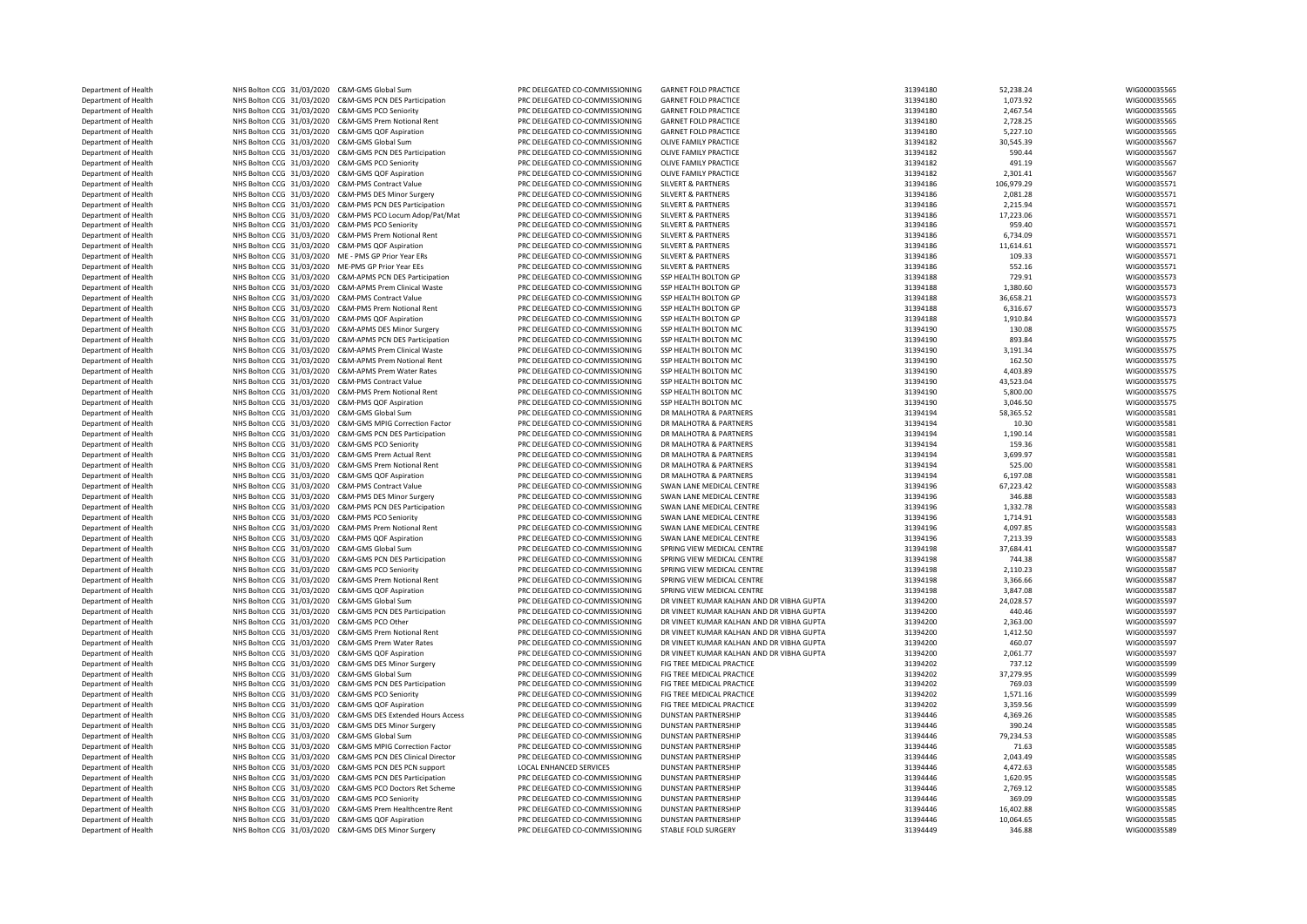| Department of Health | NHS Bolton CCG 31/03/2020 C&M-GMS Global Sum         |                                                             | PRC DELEGATED CO-COMMISSIONING | STABLE FOLD SURGERY | 31394449 | 51.074.90 | WIG000035589 |
|----------------------|------------------------------------------------------|-------------------------------------------------------------|--------------------------------|---------------------|----------|-----------|--------------|
| Department of Health |                                                      | NHS Bolton CCG 31/03/2020 C&M-GMS MPIG Correction Factor    | PRC DELEGATED CO-COMMISSIONING | STABLE FOLD SURGERY | 31394449 | 15.51     | WIG000035589 |
| Department of Health |                                                      | NHS Bolton CCG 31/03/2020 C&M-GMS PCN DES Participation     | PRC DELEGATED CO-COMMISSIONING | STABLE FOLD SURGERY | 31394449 | 1.067.80  | WIG000035589 |
| Department of Health | NHS Bolton CCG 31/03/2020 C&M-GMS PCO Seniority      |                                                             | PRC DELEGATED CO-COMMISSIONING | STABLE FOLD SURGERY | 31394449 | 2.216.07  | WIG000035589 |
| Department of Health |                                                      | NHS Bolton CCG 31/03/2020 C&M-GMS Prem Notional Rent        | PRC DELEGATED CO-COMMISSIONING | STABLE FOLD SURGERY | 31394449 | 3.366.67  | WIG000035589 |
| Department of Health | NHS Bolton CCG 31/03/2020 C&M-GMS QOF Aspiration     |                                                             | PRC DELEGATED CO-COMMISSIONING | STABLE FOLD SURGERY | 31394449 | 4.728.10  | WIG000035589 |
| Department of Health | NHS Bolton CCG 31/03/2020 ME - GMS GP Prior Year ERs |                                                             | PRC DELEGATED CO-COMMISSIONING | STABLE FOLD SURGERY | 31394449 | 461.67    | WIG000035589 |
| Department of Health | NHS Bolton CCG 31/03/2020 ME-GMS GP Prior Year EEs   |                                                             | PRC DELEGATED CO-COMMISSIONING | STABLE FOLD SURGERY | 31394449 | 401.31    | WIG000035589 |
| Department of Health | NHS Bolton CCG 31/03/2020 C&M-PMS Contract Value     |                                                             | PRC DELEGATED CO-COMMISSIONING | DR J LEACH          | 31394451 | 22.402.94 | WIG000035591 |
| Department of Health |                                                      | NHS Bolton CCG 31/03/2020 C&M-PMS DES Extended Hours Access | PRC DELEGATED CO-COMMISSIONING | <b>DRJ LEACH</b>    | 31394451 | 5.374.35  | WIG000035591 |
| Department of Health |                                                      | NHS Bolton CCG 31/03/2020 C&M-PMS DES Learn Dsbltv Hith Chk | PRC DELEGATED CO-COMMISSIONING | <b>DRJ LEACH</b>    | 31394451 | 140.00    | WIG000035591 |
| Department of Health |                                                      | NHS Bolton CCG 31/03/2020 C&M-PMS DES Minor Surgery         | PRC DELEGATED CO-COMMISSIONING | <b>DRJ LEACH</b>    | 31394451 | 650.40    | WIG000035591 |
|                      |                                                      |                                                             |                                |                     |          |           |              |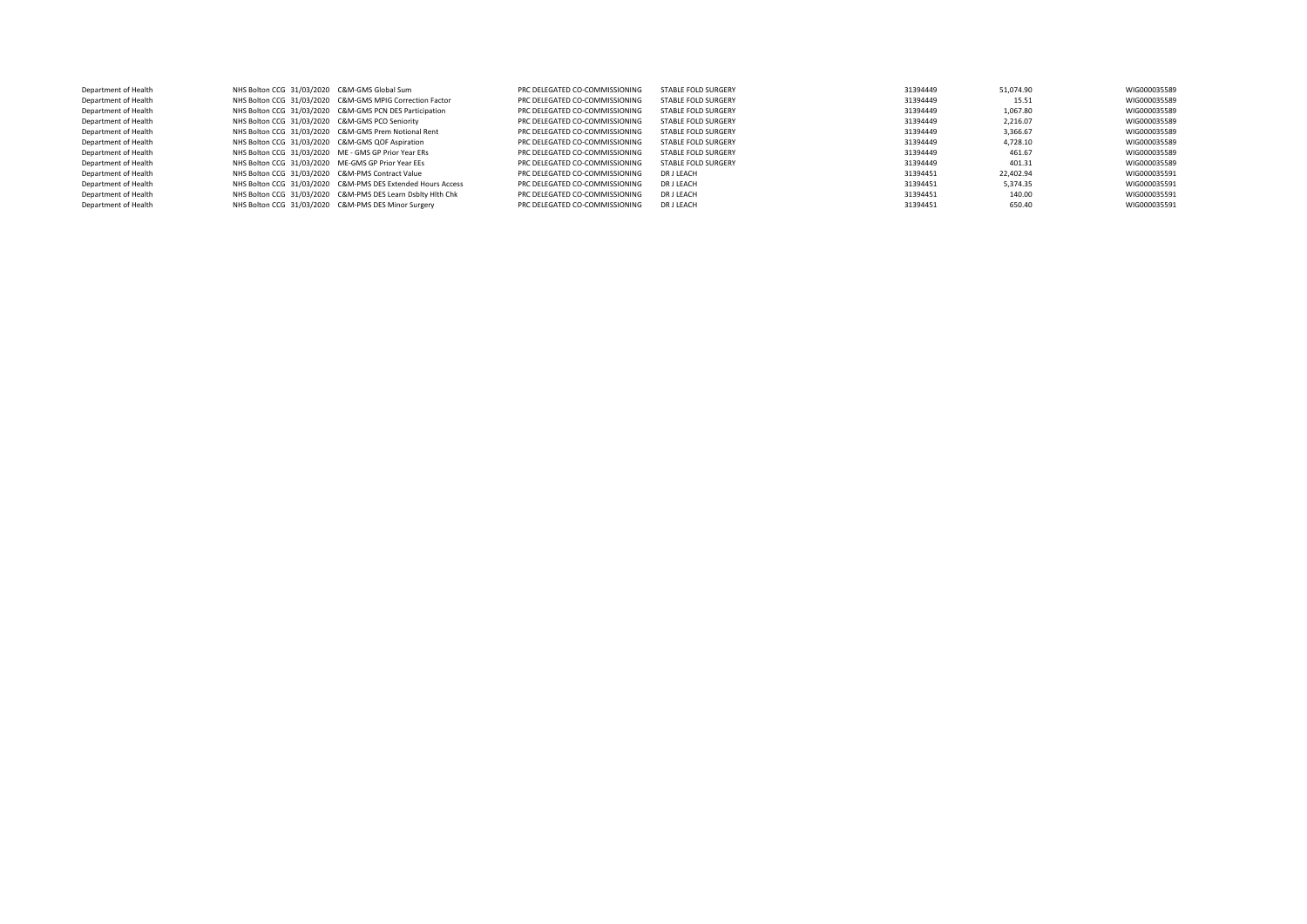| Department of Health |                                                     | NHS Bolton CCG 31/03/2020 C&M-PMS PCN DES Clinical Director                | PRC DELEGATED CO-COMMISSIONING | DR J LEACH                                      | 31394451 | 2,513.57               | WIG000035591         |
|----------------------|-----------------------------------------------------|----------------------------------------------------------------------------|--------------------------------|-------------------------------------------------|----------|------------------------|----------------------|
| Department of Health |                                                     | NHS Bolton CCG 31/03/2020 C&M-PMS PCN DES PCN support                      | LOCAL ENHANCED SERVICES        | DR J LEACH                                      | 31394451 | 5,501.50               | WIG000035591         |
| Department of Health |                                                     | NHS Bolton CCG 31/03/2020 C&M-PMS PCN DES Participation                    | PRC DELEGATED CO-COMMISSIONING | DR J LEACH                                      | 31394451 | 434.78                 | WIG000035591         |
| Department of Health |                                                     | NHS Bolton CCG 31/03/2020 C&M-PMS Prem Notional Rent                       | PRC DELEGATED CO-COMMISSIONING | DR J LEACH                                      | 31394451 | 1,538.83               | WIG000035591         |
| Department of Health | NHS Bolton CCG 31/03/2020 C&M-PMS QOF Aspiration    |                                                                            | PRC DELEGATED CO-COMMISSIONING | DR J LEACH                                      | 31394451 | 2,184.78               | WIG000035591         |
| Department of Health |                                                     | NHS Bolton CCG 31/03/2020 C&M-GMS DES Learn Dsblty Hlth Chk                | PRC DELEGATED CO-COMMISSIONING | DR S KARIM & DR S JAMES-AUTHE                   | 31394453 | 980.00                 | WIG000035593         |
| Department of Health |                                                     | NHS Bolton CCG 31/03/2020 C&M-GMS DES Minor Surgery                        | PRC DELEGATED CO-COMMISSIONING | DR S KARIM & DR S JAMES-AUTHE                   | 31394453 | 43.36                  | WIG000035593         |
| Department of Health | NHS Bolton CCG 31/03/2020 C&M-GMS Global Sum        |                                                                            | PRC DELEGATED CO-COMMISSIONING | DR S KARIM & DR S JAMES-AUTHE                   | 31394453 | 29,701.47              | WIG000035593         |
| Department of Health |                                                     | NHS Bolton CCG 31/03/2020 C&M-GMS MPIG Correction Factor                   | PRC DELEGATED CO-COMMISSIONING | DR S KARIM & DR S JAMES-AUTHE                   | 31394453 | 180.24                 | WIG000035593         |
| Department of Health |                                                     | NHS Bolton CCG 31/03/2020 C&M-GMS PCN DES Participation                    | PRC DELEGATED CO-COMMISSIONING | DR S KARIM & DR S JAMES-AUTHE                   | 31394453 | 596.63                 | WIG000035593         |
|                      |                                                     |                                                                            |                                |                                                 |          |                        |                      |
| Department of Health | NHS Bolton CCG 31/03/2020 C&M-GMS PCO Seniority     |                                                                            | PRC DELEGATED CO-COMMISSIONING | DR S KARIM & DR S JAMES-AUTHE                   | 31394453 | 903.37                 | WIG000035593         |
| Department of Health |                                                     | NHS Bolton CCG 31/03/2020 C&M-GMS Prem Notional Rent                       | PRC DELEGATED CO-COMMISSIONING | DR S KARIM & DR S JAMES-AUTHE                   | 31394453 | 2,560.00               | WIG000035593         |
| Department of Health | NHS Bolton CCG 31/03/2020 C&M-GMS QOF Aspiration    |                                                                            | PRC DELEGATED CO-COMMISSIONING | DR S KARIM & DR S JAMES-AUTHE                   | 31394453 | 3,140.18               | WIG000035593         |
| Department of Health | NHS Bolton CCG 31/03/2020 C&M-PMS Contract Value    |                                                                            | PRC DELEGATED CO-COMMISSIONING | HEATON MEDICAL CENTRE                           | 31394455 | 78,108.69              | WIG000035595         |
| Department of Health | NHS Bolton CCG 31/03/2020 C&M-PMS DES Minor Surgery |                                                                            | PRC DELEGATED CO-COMMISSIONING | HEATON MEDICAL CENTRE                           | 31394455 | 737.12                 | WIG000035595         |
| Department of Health |                                                     | NHS Bolton CCG 31/03/2020 C&M-PMS PCN DES Participation                    | PRC DELEGATED CO-COMMISSIONING | HEATON MEDICAL CENTRE                           | 31394455 | 1,561.57               | WIG000035595         |
| Department of Health | NHS Bolton CCG 31/03/2020 C&M-PMS PCO Seniority     |                                                                            | PRC DELEGATED CO-COMMISSIONING | HEATON MEDICAL CENTRE                           | 31394455 | 1,502.11               | WIG000035595         |
| Department of Health |                                                     | NHS Bolton CCG 31/03/2020 C&M-PMS Prem Notional Rent                       | PRC DELEGATED CO-COMMISSIONING | <b>HEATON MEDICAL CENTRE</b>                    | 31394455 | 5,237.50               | WIG000035595         |
| Department of Health | NHS Bolton CCG 31/03/2020 C&M-PMS QOF Aspiration    |                                                                            | PRC DELEGATED CO-COMMISSIONING | HEATON MEDICAL CENTRE                           | 31394455 | 9,107.72               | WIG000035595         |
| Department of Health |                                                     | NHS Bolton CCG 31/03/2020 ME-PMS GP Pension EEs Adjs - PMS                 | PRC DELEGATED CO-COMMISSIONING | HEATON MEDICAL CENTRE                           | 31394455 | 1,312.50               | WIG000035595         |
| Department of Health |                                                     | NHS Bolton CCG 31/03/2020 ME-PMS GP Pension ERs Adis - PMS                 | PRC DELEGATED CO-COMMISSIONING | HEATON MEDICAL CENTRE                           | 31394455 | 1.509.90               | WIG000035595         |
|                      |                                                     |                                                                            |                                |                                                 |          |                        |                      |
| Department of Health | NHS Bolton CCG 31/03/2020 C&M-PMS Contract Value    |                                                                            | PRC DELEGATED CO-COMMISSIONING | DR EM PERRY                                     | 31396550 | 26,406.55              | WIG000035545         |
| Department of Health |                                                     | NHS Bolton CCG 31/03/2020 C&M-PMS PCN DES Participation                    | PRC DELEGATED CO-COMMISSIONING | <b>DR EM PERRY</b>                              | 31396550 | 569.90                 | WIG000035545         |
| Department of Health |                                                     | NHS Bolton CCG 31/03/2020 C&M-PMS Prem Notional Rent                       | PRC DELEGATED CO-COMMISSIONING | DR EM PERRY                                     | 31396550 | 1,816.67               | WIG000035545         |
| Department of Health | NHS Bolton CCG 31/03/2020 C&M-PMS QOF Aspiration    |                                                                            | PRC DELEGATED CO-COMMISSIONING | DR FM PFRRY                                     | 31396550 | 2,959.24               | WIG000035545         |
| Department of Health |                                                     | NHS Bolton CCG 31/03/2020 ME-PMS GP Pension EEs Adjs - PMS                 | PRC DELEGATED CO-COMMISSIONING | <b>DR EM PERRY</b>                              | 31396550 | 5,178.39               | WIG000035545         |
| Department of Health |                                                     | NHS Bolton CCG 31/03/2020 ME-PMS GP Pension ERs Adjs - PMS                 | PRC DELEGATED CO-COMMISSIONING | DR EM PERRY                                     | 31396550 | 4,654.27               | WIG000035545         |
| Department of Health |                                                     | NHS Bolton CCG 31/03/2020 C&M-GMS DES Minor Surgery                        | PRC DELEGATED CO-COMMISSIONING | DR COUNSELL & PARTNERS                          | 31396552 | 867.20                 | WIG000035547         |
| Department of Health | NHS Bolton CCG 31/03/2020 C&M-GMS Global Sum        |                                                                            | PRC DELEGATED CO-COMMISSIONING | DR COUNSELL & PARTNERS                          | 31396552 | 58,429.00              | WIG000035547         |
| Department of Health |                                                     | NHS Bolton CCG 31/03/2020 C&M-GMS MPIG Correction Factor                   | PRC DELEGATED CO-COMMISSIONING | DR COUNSELL & PARTNERS                          | 31396552 | 540.55                 | WIG000035547         |
| Department of Health |                                                     | NHS Bolton CCG 31/03/2020 C&M-GMS PCN DES Participation                    | PRC DELEGATED CO-COMMISSIONING | DR COUNSELL & PARTNERS                          | 31396552 | 1,204.69               | WIG000035547         |
|                      |                                                     |                                                                            |                                |                                                 |          |                        |                      |
| Department of Health | NHS Bolton CCG 31/03/2020 C&M-GMS PCO Seniority     |                                                                            | PRC DELEGATED CO-COMMISSIONING | DR COUNSELL & PARTNERS                          | 31396552 | 1,971.66               | WIG000035547         |
| Department of Health | NHS Bolton CCG 31/03/2020 C&M-GMS QOF Aspiration    |                                                                            | PRC DELEGATED CO-COMMISSIONING | DR COUNSELL & PARTNERS                          | 31396552 | 5,943.38               | WIG000035547         |
| Department of Health | NHS Bolton CCG 31/03/2020 C&M-PMS Contract Value    |                                                                            | PRC DELEGATED CO-COMMISSIONING | DRS LIVERSEDGE MCCURDIE WONG & YOXALL           | 31396554 | 42,855.03              | WIG000035559         |
| Department of Health |                                                     | NHS Bolton CCG 31/03/2020 C&M-PMS DES Extended Hours Access                | PRC DELEGATED CO-COMMISSIONING | DRS LIVERSEDGE MCCURDIE WONG & YOXALL           | 31396554 | 5,374.35               | WIG000035559         |
| Department of Health |                                                     | NHS Bolton CCG 31/03/2020 C&M-PMS PCN DES Clinical Director                | PRC DELEGATED CO-COMMISSIONING | DRS LIVERSEDGE MCCURDIE WONG & YOXALL           | 31396554 | 2,513.57               | WIG000035559         |
| Department of Health |                                                     | NHS Bolton CCG 31/03/2020 C&M-PMS PCN DES PCN support                      | LOCAL ENHANCED SERVICES        | DRS LIVERSEDGE MCCURDIE WONG & YOXALL           | 31396554 | 5,501.50               | WIG000035559         |
| Department of Health |                                                     | NHS Bolton CCG 31/03/2020 C&M-PMS PCN DES Participation                    | PRC DELEGATED CO-COMMISSIONING | DRS LIVERSEDGE MCCURDIE WONG & YOXALL           | 31396554 | 856.79                 | WIG000035559         |
| Department of Health | NHS Bolton CCG 31/03/2020 C&M-PMS PCO Seniority     |                                                                            | PRC DELEGATED CO-COMMISSIONING | DRS LIVERSEDGE MCCURDIE WONG & YOXALL           | 31396554 | 1,207.55               | WIG000035559         |
| Department of Health | NHS Bolton CCG 31/03/2020 C&M-PMS QOF Aspiration    |                                                                            | PRC DELEGATED CO-COMMISSIONING | DRS LIVERSEDGE MCCURDIE WONG & YOXALL           | 31396554 | 3,586.06               | WIG000035559         |
| Department of Health | NHS Bolton CCG 31/03/2020 C&M-PMS Contract Value    |                                                                            | PRC DELEGATED CO-COMMISSIONING | ALASTAIR ROSS MEDICAL PRACTICE                  | 31396556 | 48,532.63              | WIG000035563         |
| Department of Health |                                                     | NHS Bolton CCG 31/03/2020 C&M-PMS DES Learn Dsblty Hlth Chk                | PRC DELEGATED CO-COMMISSIONING | ALASTAIR ROSS MEDICAL PRACTICE                  | 31396556 | 1,540.00               | WIG000035563         |
|                      |                                                     |                                                                            |                                |                                                 |          |                        |                      |
| Department of Health |                                                     | NHS Bolton CCG 31/03/2020 C&M-PMS PCN DES Participation                    | PRC DELEGATED CO-COMMISSIONING | ALASTAIR ROSS MEDICAL PRACTICE                  | 31396556 | 993.61                 | WIG000035563         |
| Department of Health | NHS Bolton CCG 31/03/2020 C&M-PMS PCO Seniority     |                                                                            | PRC DELEGATED CO-COMMISSIONING | ALASTAIR ROSS MEDICAL PRACTICE                  | 31396556 | 1,717.30               | WIG000035563         |
| Department of Health |                                                     | NHS Bolton CCG 31/03/2020 C&M-PMS Prem Healthcentre Rent                   | PRC DELEGATED CO-COMMISSIONING | ALASTAIR ROSS MEDICAL PRACTICE                  | 31396556 | 11,215.81              | WIG000035563         |
| Department of Health | NHS Bolton CCG 31/03/2020 C&M-PMS QOF Aspiration    |                                                                            | PRC DELEGATED CO-COMMISSIONING | ALASTAIR ROSS MEDICAL PRACTICE                  | 31396556 | 4,330.68               | WIG000035563         |
| Department of Health | NHS Bolton CCG 31/03/2020 C&M-PMS Contract Value    |                                                                            | PRC DELEGATED CO-COMMISSIONING | DR TABOR & PARTNERS                             | 31396558 | 109,997.20             | WIG000035579         |
| Department of Health |                                                     | NHS Bolton CCG 31/03/2020 C&M-PMS PCN DES Participation                    | PRC DELEGATED CO-COMMISSIONING | DR TABOR & PARTNERS                             | 31396558 | 2,246.44               | WIG000035579         |
| Department of Health |                                                     | NHS Bolton CCG 31/03/2020 C&M-PMS PCO Locum Adop/Pat/Mat                   | PRC DELEGATED CO-COMMISSIONING | DR TABOR & PARTNERS                             | 31396558 | 10,799.16              | WIG000035579         |
| Department of Health | NHS Bolton CCG 31/03/2020 C&M-PMS PCO Seniority     |                                                                            | PRC DELEGATED CO-COMMISSIONING | <b>DR TABOR &amp; PARTNERS</b>                  | 31396558 | 3,578.73               | WIG000035579         |
| Department of Health |                                                     | NHS Bolton CCG 31/03/2020 C&M-PMS Prem Notional Rent                       | PRC DELEGATED CO-COMMISSIONING | DR TABOR & PARTNERS                             | 31396558 | 4,514.58               | WIG000035579         |
| Department of Health | NHS Bolton CCG 31/03/2020 C&M-PMS QOF Aspiration    |                                                                            | PRC DELEGATED CO-COMMISSIONING | DR TABOR & PARTNERS                             | 31396558 | 11,256.65              | WIG000035579         |
|                      | NHS Bolton CCG 31/03/2020 ME-PMS GP Prior Year EEs  |                                                                            | PRC DELEGATED CO-COMMISSIONING | DR TABOR & PARTNERS                             | 31396558 | 572.00                 | WIG000035579         |
| Department of Health |                                                     |                                                                            |                                |                                                 |          |                        |                      |
| Department of Health |                                                     | NHS Bolton CCG 31/03/2020 Clinical&Medical-Independent Sector              | ACUTE COMMISSIONING            | <b>BARDOC</b>                                   | 31400279 | 374,958.00             | 8196                 |
| Department of Health |                                                     | NHS Bolton CCG 31/03/2020 Hcare Srv Rec NHS Trust-Over/ Under Performance  | ACUTE COMMISSIONING            | PENNINE ACUTE HOSPITALS NHS TRUST               | 31400288 | 109,316.00 654418333   | A0023999             |
| Department of Health |                                                     | NHS Bolton CCG 31/03/2020 Hcare Srv Rec NHS Trust-Contract Baseline        | AMBULANCE SERVICES             | NORTH WEST AMBULANCE SERVICE NHS TRUST          | 31400292 | 117,402.00 654435138   | 4110049634           |
| Department of Health |                                                     | NHS Bolton CCG 31/03/2020 Hcare Srv Rec NHS Trust-Contract Baseline        | AMBULANCE SERVICES             | NORTH WEST AMBULANCE SERVICE NHS TRUST          | 31400296 | 770,383.00 654435138   | 4110049603           |
| Department of Health |                                                     | NHS Bolton CCG 31/03/2020 Hcare Srv Rec Fdtn Trust-CQUIN                   | ACUTE COMMISSIONING            | WRIGHTINGTON WIGAN & LEIGH NHS FOUNDATION TRUST | 31400304 | 6,347.00 GB654951509   | 55595862             |
| Department of Health |                                                     | NHS Bolton CCG 31/03/2020 Hcare Srv Rec Fdtn Trust-Contract Baseline       | ACUTE COMMISSIONING            | WRIGHTINGTON WIGAN & LEIGH NHS FOUNDATION TRUST | 31400304 | 532,373.00 GB654951509 | 55595862             |
| Department of Health |                                                     | NHS Bolton CCG 31/03/2020 Hcare Srv Rec Fdtn Trust-CQUIN                   | ACUTE COMMISSIONING            | THE CHRISTIE NHS FOUNDATION TRUST               | 31400318 | 1,430.66 654916118     | 34843                |
| Department of Health |                                                     | NHS Bolton CCG 31/03/2020 Hcare Srv Rec Fdtn Trust-Contract Baseline       | ACUTE COMMISSIONING            | THE CHRISTIE NHS FOUNDATION TRUST               | 31400318 | 138,529.67 654916118   | 34843                |
| Department of Health |                                                     | NHS Bolton CCG 31/03/2020 Cont Care- Adult 100% Fully Funded               | CHC ADULT FULLY FUNDED         | FOUR SEASONS HEALTH CARE LTD                    | 31400338 | 24,640.62 927365991    | CATFEB2020           |
| Department of Health |                                                     | NHS Bolton CCG 31/03/2020 Cont Care-Funded Nursing Care Allow              | FUNDED NURSING CARE            | FOUR SEASONS HEALTH CARE LTD                    | 31400338 | 2,892.01 927365991     | CATFEB2020           |
| Department of Health |                                                     | NHS Bolton CCG 31/03/2020 Cont Care- Adult 100% Fully Funded               | CHC ADULT FULLY FUNDED         | ADVINIA HEALTH CARE LTD                         | 31400350 | 69,490.19              | MIB060316TOMIB060339 |
|                      |                                                     |                                                                            |                                |                                                 |          |                        |                      |
| Department of Health | NHS Bolton CCG 31/03/2020 C&M-APMS Contract Value   |                                                                            | PRC DELEGATED CO-COMMISSIONING | BOLTON GP PARTNERSHIP LTD                       | 31408152 | 43,569.86              | 106436-09-MAR-2020   |
| Department of Health | NHS Bolton CCG 31/03/2020 C&M-APMS QOF Aspiration   |                                                                            | PRC DELEGATED CO-COMMISSIONING | <b>BOLTON GP PARTNERSHIP LTD</b>                | 31408152 | 3,495.00               | 106436-09-MAR-2020   |
| Department of Health |                                                     | NHS Bolton CCG 31/03/2020 Hcare Srv Rec Fdtn Trust-Non Contract            | COMMISSIONING - NON ACUTE      | SALFORD ROYAL NHS FOUNDATION TRUST              | 31413600 | 30,000.00 654939786    | S0030298             |
| Department of Health |                                                     | NHS Bolton CCG 31/03/2020 Clinical&Medical-Independent Sector              | <b>ACUTE COMMISSIONING</b>     | <b>BMI HEALTHCARE LTD</b>                       | 31413897 | 617.023.67 GB235134980 | 122698               |
| Department of Health |                                                     | NHS Bolton CCG 31/03/2020 Hcare Srv Rec Fdtn Trust-Over/ Under Performance | ACUTE COMMISSIONING            | MANCHESTER UNIVERSITY NHS FOUNDATION TRUST      | 31413914 | (25,969.00) 654415538  | 905416               |
| Department of Health |                                                     | NHS Bolton CCG 31/03/2020 Clinical&Medical-Independent Sector              | COMMISSIONING - NON ACUTE      | <b>BARDOC</b>                                   | 31413977 | 266,708.40             | 8194                 |
| Department of Health | NHS Bolton CCG 31/03/2020 C&M-GMS GP Statutory Levy |                                                                            | PRC DELEGATED CO-COMMISSIONING | DR G MCLARDY & PARTNERS                         | 31413996 | (62.26)                | WIG000035524         |
| Department of Health | NHS Bolton CCG 31/03/2020 C&M-GMS Voluntary Levy    |                                                                            | PRC DELEGATED CO-COMMISSIONING | DR G MCLARDY & PARTNERS                         | 31413996 | (16.98)                | WIG000035524         |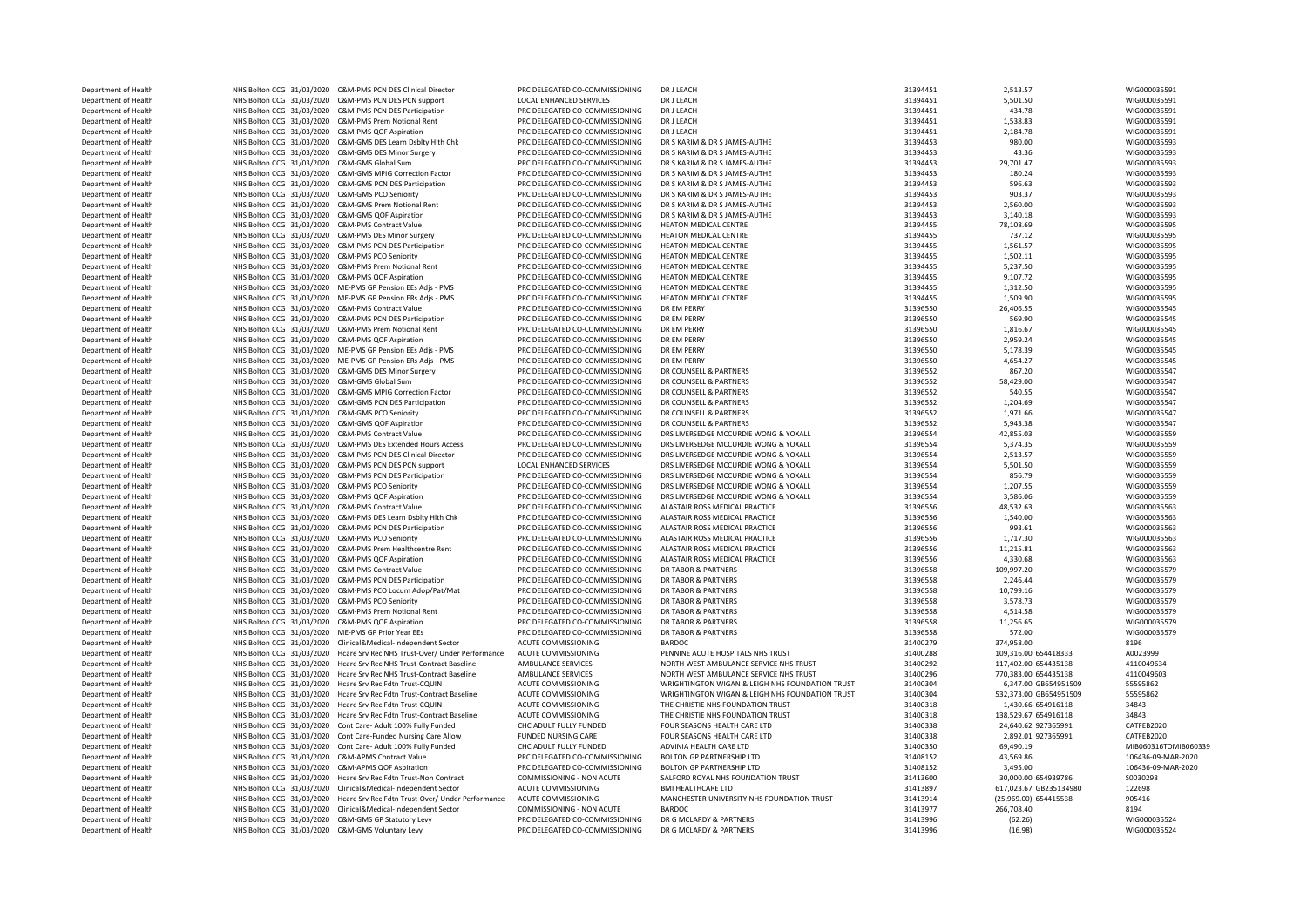| Department of Health | NHS Bolton CCG 31/03/2020 ME - GMS GP Prior Year ERs |                                                             | PRC DELEGATED CO-COMMISSIONING | DR G MCLARDY & PARTNERS      | 31413996 | (8,787.98)  | WIG000035524 |
|----------------------|------------------------------------------------------|-------------------------------------------------------------|--------------------------------|------------------------------|----------|-------------|--------------|
| Department of Health |                                                      | NHS Bolton CCG 31/03/2020 ME - GMS TPS Added Years Adj EEs  | PRC DELEGATED CO-COMMISSIONING | DR G MCLARDY & PARTNERS      | 31413996 | (1,005.00)  | WIG000035524 |
| Department of Health | NHS Bolton CCG 31/03/2020 ME-GMS GP Pension EEs      |                                                             | PRC DELEGATED CO-COMMISSIONING | DR G MCLARDY & PARTNERS      | 31413996 | (3, 173.23) | WIG000035524 |
| Department of Health |                                                      | NHS Bolton CCG 31/03/2020 ME-GMS GP Pension EEs Adjustments | PRC DELEGATED CO-COMMISSIONING | DR G MCLARDY & PARTNERS      | 31413996 | (2,964.40)  | WIG000035524 |
| Department of Health |                                                      | NHS Bolton CCG 31/03/2020 ME-GMS GP Pension ERs Adjustments | PRC DELEGATED CO-COMMISSIONING | DR G MCLARDY & PARTNERS      | 31413996 | (8,007.84)  | WIG000035524 |
| Department of Health | NHS Bolton CCG 31/03/2020 ME-GMS GP Prior Year EEs   |                                                             | PRC DELEGATED CO-COMMISSIONING | DR G MCLARDY & PARTNERS      | 31413996 | (6, 415.13) | WIG000035524 |
| Department of Health | NHS Bolton CCG 31/03/2020 C&M-PMS Contract Value     |                                                             | PRC DELEGATED CO-COMMISSIONING | DR Y LOOMBA & PARTNER BOLTON | 31413999 | 28,631.44   | WIG000035561 |
| Department of Health |                                                      | NHS Bolton CCG 31/03/2020 C&M-PMS DES Learn Dsbltv Hith Chk | PRC DELEGATED CO-COMMISSIONING | DR Y LOOMBA & PARTNER BOLTON | 31413999 | 560.00      | WIG000035561 |
| Department of Health |                                                      | NHS Bolton CCG 31/03/2020 C&M-PMS PCN DES Participation     | PRC DELEGATED CO-COMMISSIONING | DR Y LOOMBA & PARTNER BOLTON | 31413999 | 589.27      | WIG000035561 |
| Department of Health | NHS Bolton CCG 31/03/2020 C&M-PMS PCO Seniority      |                                                             | PRC DELEGATED CO-COMMISSIONING | DR Y LOOMBA & PARTNER BOLTON | 31413999 | 1.038.21    | WIG000035561 |
| Department of Health | NHS Bolton CCG 31/03/2020 C&M-PMS QOF Aspiration     |                                                             | PRC DELEGATED CO-COMMISSIONING | DR Y LOOMBA & PARTNER BOLTON | 31413999 | 2.752.16    | WIG000035561 |
| Department of Health | NHS Bolton CCG 31/03/2020 ME - PMS GP Prior Year ERs |                                                             | PRC DELEGATED CO-COMMISSIONING | DR Y LOOMBA & PARTNER BOLTON | 31413999 | 13,737.70   | WIG000035561 |
|                      |                                                      |                                                             |                                |                              |          |             |              |